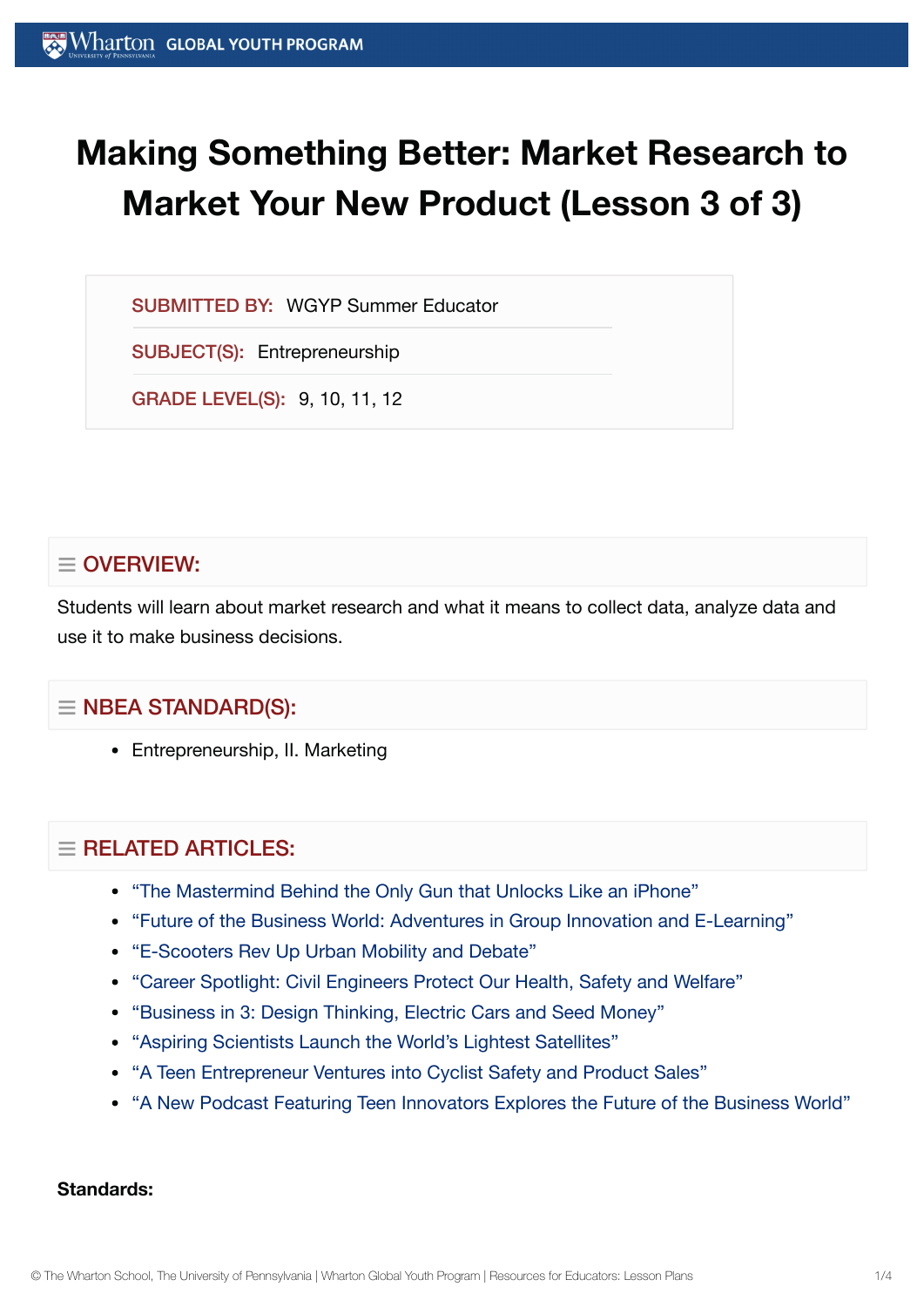## **Wharton GLOBAL YOUTH PROGRAM**

Analyze customer groups and develop a plan to identify, reach and keep customers within a specific market.

### **Common Core Standard(s):**

- CCR Standard for Reading: Read closely to determine what the text says explicitly and to make logical inferences from it, cite specific textual evidence when writing or speaking to support conclusions drawn from the text.
- CCR Standard for Speak and listening: Prepare for an participate effectively in a range of conversations and collaborations with diverse partners, building on others' ideas and expressing their own clearly and persuasively.
- CCR Standard for Speaking and Listening: Integrate and evaluate information presented in diverse media and formats, including visually, quantitatively, and orally.

**Objectives/Purposes:** This is the third part of a three-part lesson. In this lesson, students will develop a presentation and present their work about the data they collected for the market research. They will provide support/evidence as they present their work about the decisions they made.

#### **Knowledge@Wharton Articles:**

"Smart Growth: Innovating to Meet the Needs of the Market without Feeding the Beast of Complexity"

#### **Other Resources/Materials:**

- Newsprint or Posterboard
- Markers
- Computer with Excel OR Graph Paper
- Calculators

## **Activity:**

1) Do Now: As students walk in, they should take a copy of the article "Smart Growth: Innovating to Meet the Needs of the Market without Feeding the Beast of Complexity."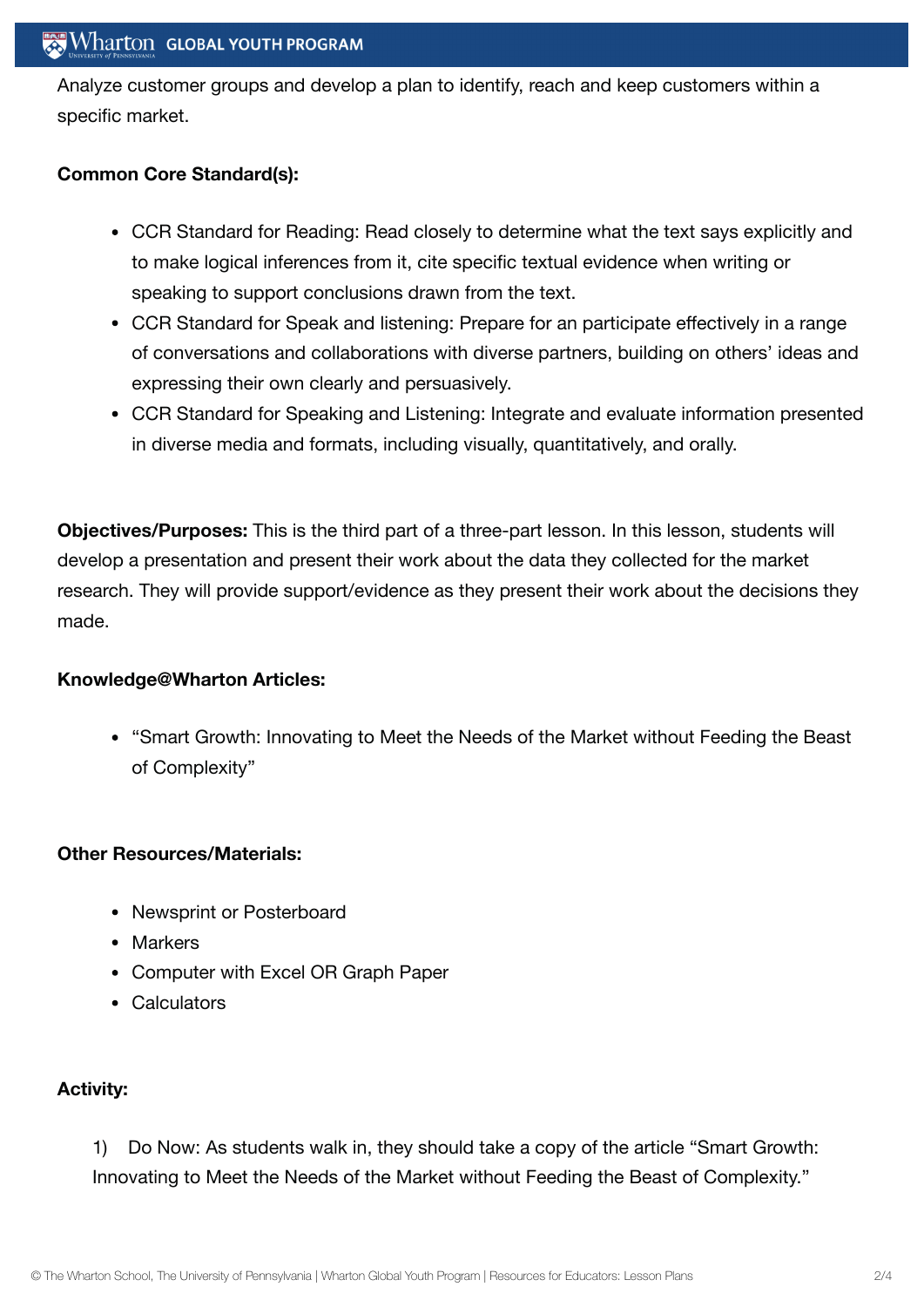## $\mathbb{R}$  Wharton Global Youth Program

Students should read the article silently, take notes on it, and be prepared to discuss it with the class. (*10 min*)

2) Teacher will lead a discussion about the article. (*5 min*)

a) What is the overall message of the article?

b) In the last lesson you started to think about who your customers would be and how you might market to them. What has this article taught you about it?

3) Teacher will go over the presentation, what needs to be included and answer any questions. (*5 min*)

a) Describe your market audience and why.

b) Describe what you wanted to learn from your survey and how you constructed questions to get at that.

c) Describe the data you collected from the survey.

d) What was your interpretation of the survey—should include graphs and tables to support your interpretation.

e) What are your final recommendations about marketing and selling this new product? This should include:

- f) Price suggestions;
- g) Competitors and their price specifics;
- h) Evidence from the survey and outside research to support this insight.

4) Students will have time to work on their presentations. (*15 min*)

5) Each group will have 5 minutes to present to the class. There should also be some additional time for questions.

6) Wrap-up: Why do you think it is so important to collect data? How has this experience shaped your understanding of what goes into starting a new business? (*2 min*)